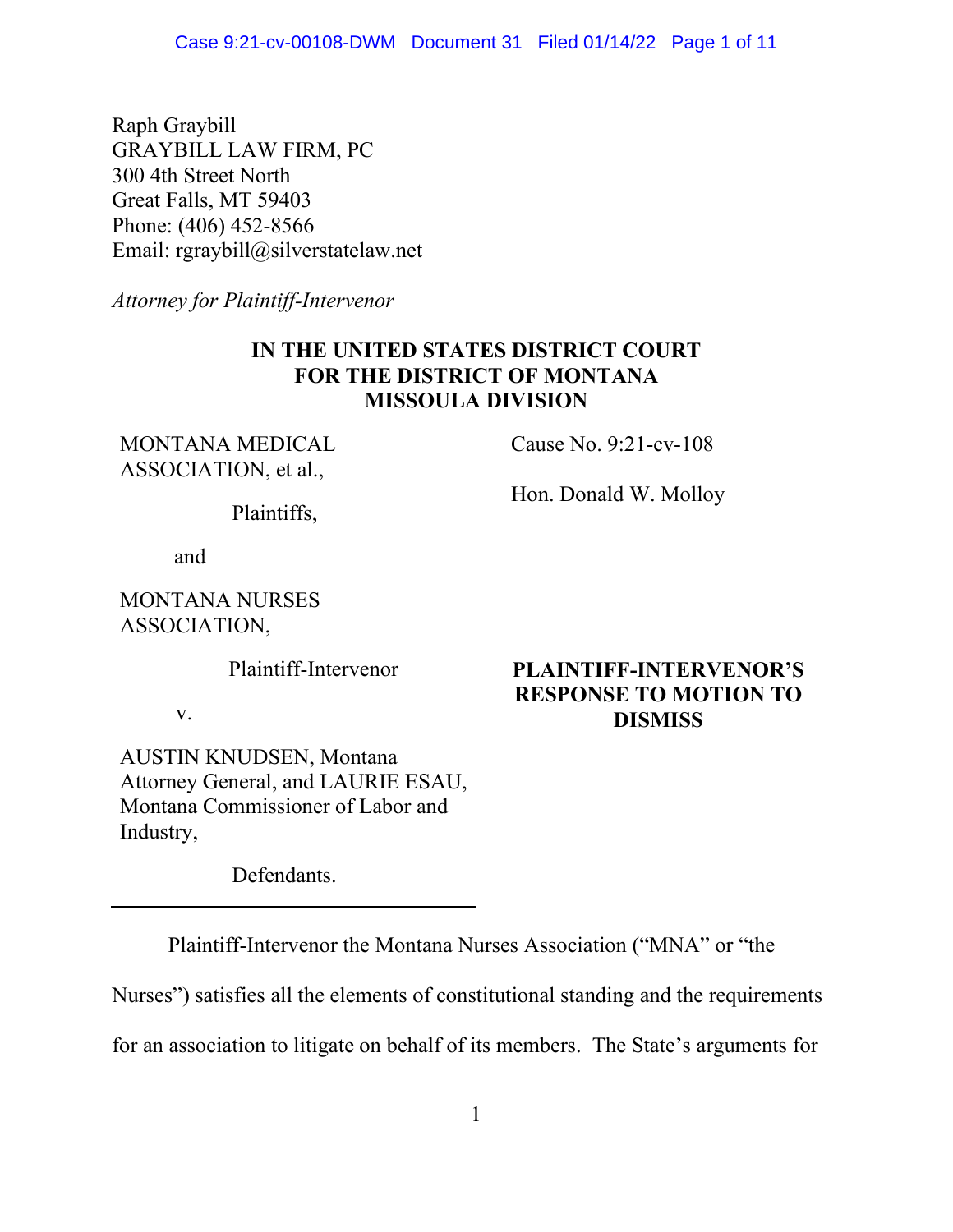dismissal either overlook the actual contents of the Complaint, misstate the controlling law, or presume the ultimate merits questions of the case. The motion should be denied.

#### **STANDARD**

Taken together, Rules 8 and 12 require a plaintiff's allegations to be clear and plausible—not loquacious. *See Ashcroft v. Iqbal*, 556 U.S. 662, 678, 129 S. Ct. 1937, 1949, 173 L. Ed. 2d 868 (2009) ("the pleading standard Rule 8 announces does not require 'detailed factual allegations,' but it demands more than an unadorned, the-defendant-unlawfully-harmed-me accusation." (citing *Bell Atl. Corp. v. Twombly*, 550 U.S. 544, 555 (2007)).

To establish the elements of constitutional standing, "[a]t the pleading stage, [the plaintiff] is merely required to allege facts demonstrating each element*.*" *All. for Wild Rockies v. Savage*, No. CV 18-67-M-DWM, 2018 WL 10731198, at \*4 (D. Mont. Dec. 20, 2018) (citing *Spokeo, Inc. v. Robins*, 578 U.S. 330, 337  $(2016)$ ).

A defendant's desire for more information may be satisfied through a motion for a more definite statement under Rule 12(e), or through discovery and the development of a case in the normal course. But a defendant's mere dissatisfaction with a plaintiffs' legal arguments in the complaint, or with the granularity of a plaintiff's factual allegations, rarely sounds in dismissal under Rule 12(b)(1) or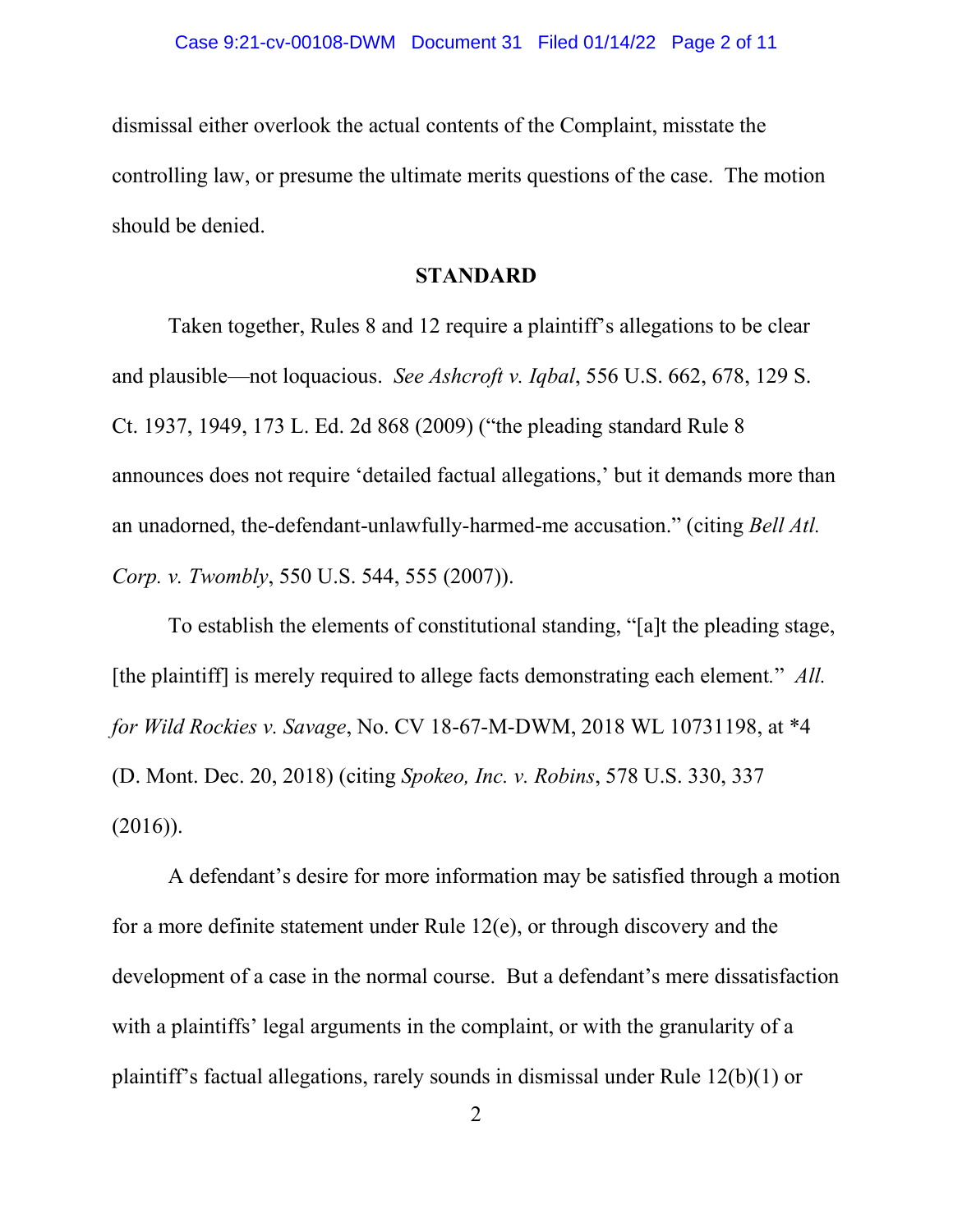12(b)(6) if the allegations exist, are clear, and reach a threshold level of plausibility. *See Twombly*, 550 U.S. at 555 ("Factual allegations must be enough to raise a right to relief above the speculative level . . . on the assumption that all the allegations in the complaint are true (even if doubtful in fact)." (cleaned up)); *All. for Wild Rockies*, 2018 WL 10731198, at \*4-5 (defendant's disagreement with allegations not enough to dismiss plaintiff's complaint on standing grounds).

#### **ARGUMENT**

### **I. The Nurses incorporate by reference responsive arguments made by the Doctors in response to the State's Second Motion to Dismiss.**

Consistent with the Court's order, Doc. 26, the Nurses hereby incorporate by reference the arguments made by the Montana Medical Association, et al. ("the Doctors"), in response to the State's Second Motion to Dismiss. *See* Doc. 23. Of note when extending the Doctors' arguments to MNA, MNA's members include both employees and employers (typically, APRNs who own and manage their own practices). Doc. 11-1 ("MNA Complaint" or "Complaint"), ¶ 15. This arises from MNA's dual role as both a professional association and a labor union.

### **II. The Nurses have constitutional and associational standing.**

The requirements for constitutional standing are well-established and the Nurses satisfy them. In their complaint, the Nurses allege that the operation of HB702 invades their statutory and constitutional rights 1) to manage or to enjoy a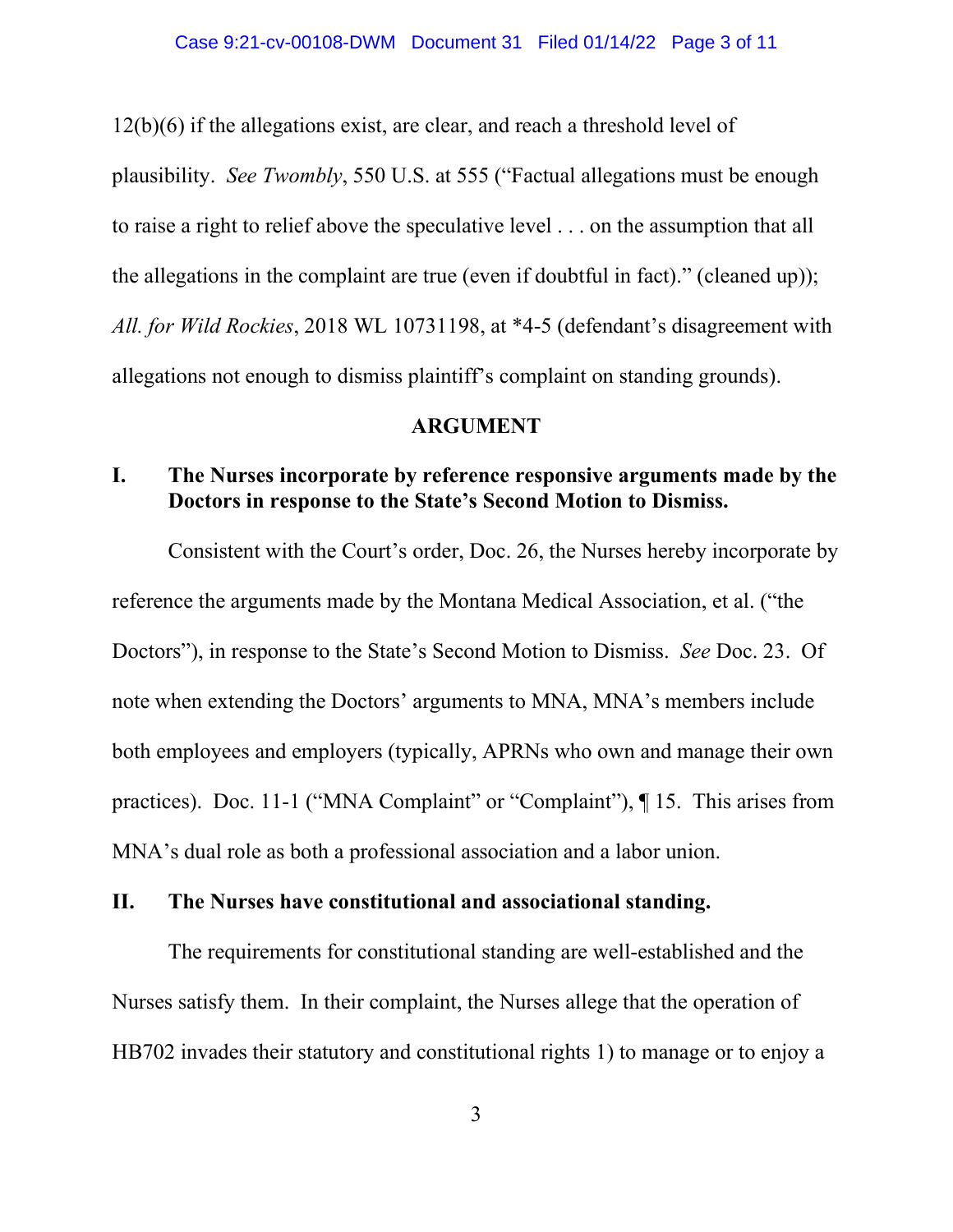safe workplace, 2) to be free from discrimination, and 3) to equal protection, for example. *E.g.*, Complaint, ¶¶ 20; 23-78. *See Babbitt v. United Farm Workers Nat. Union*, 442 U.S. 289, 298 (1979) ("A plaintiff who challenges a statute must demonstrate a realistic danger of sustaining a direct injury as a result of the statute's operation or enforcement." (emphasis added)). The Nurses trace the invasion of their rights to HB702, for which Defendants are responsible. *E.g.*, Complaint, ¶¶ 21-22; 26-30; 35-37; 41-44; 49; 52-54; 57-60; 63-68; 72-76. A favorable decision by the Court enjoining HB702 in the limited circumstances sought by the Nurses would redress HB702's invasion of their rights. *Id.* Just as in *Alliance for Wild Rockies*, "Defendants' disagreement with the allegations in the . . . Complaint does not undercut [MNA]'s assertion of [constitutional standing] at this stage of the proceeding." 2018 WL 10731198, at \*5. As vigorously as the State disputes the Nurses' allegations on their merits, the allegations giving rise to standing are plainly contained within the Complaint and do not warrant dismissal under Rule 12.

The Nurses satisfy the requirements for associational standing as well. "An association . . . has standing if (1) its individual members would have standing in their own right, (2) the interests at stake in the litigation are germane to the organization's purposes, and (3) the case may be litigated without participation by individual members of the association." *Airline Serv. Providers Ass'n v. Los*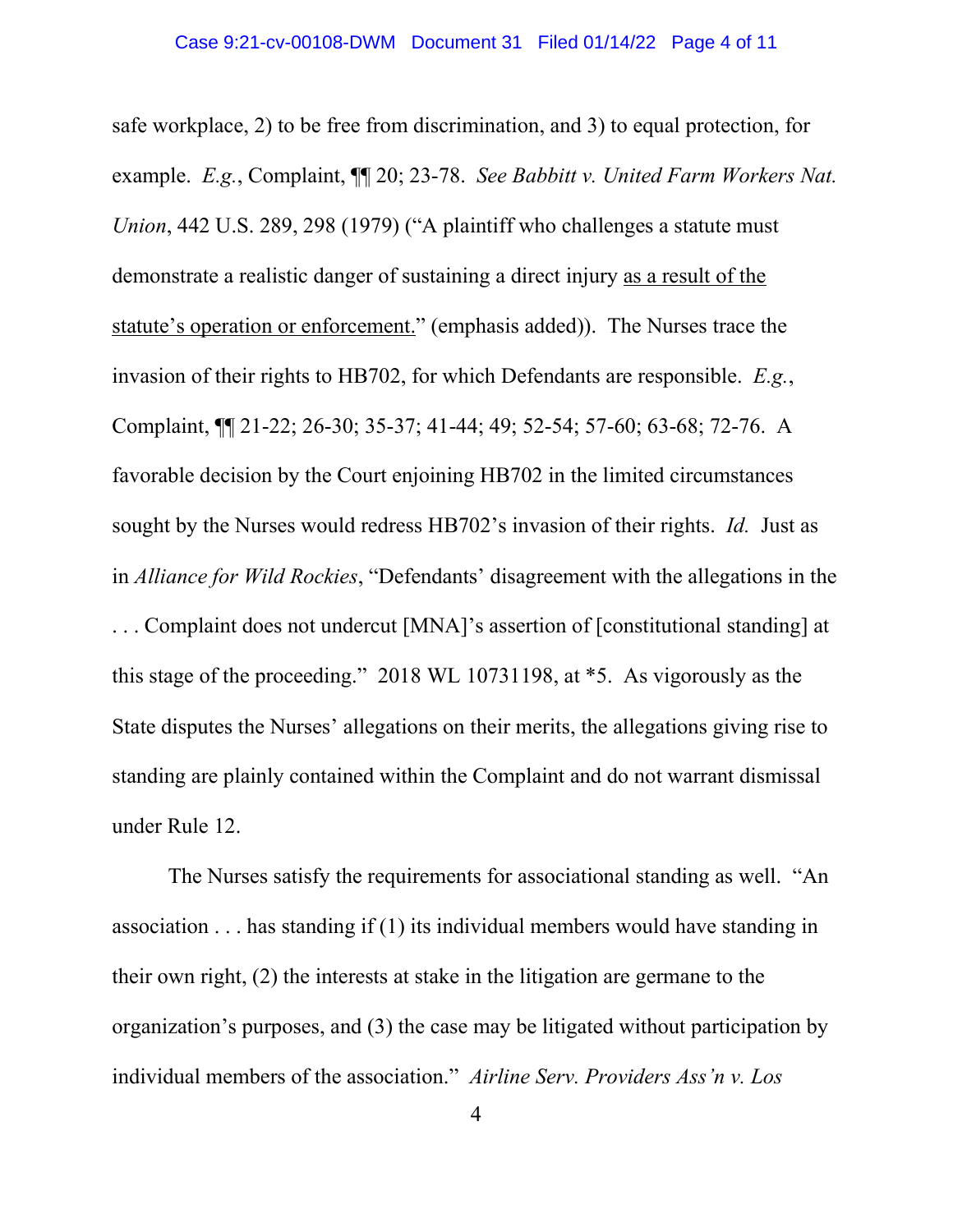*Angeles World Airports*, 873 F.3d 1074, 1078 (9th Cir. 2017) (citing *Friends of the Earth, Inc. v. Laidlaw Envtl. Servs. (TOC), Inc.*, 528 U.S. 167, 181 (2000)).

The Nurses satisfy these requirements in the Complaint. Whether a plaintiff has sufficiently alleged jurisdiction "is ascertained by looking at the entire complaint, not merely to what purports to be the jurisdictional statement." 5 Charles Alan Wright & Arthur R. Miller, Federal Practice and Procedure § 1206 (4th ed. 2021). Throughout, the Complaint clearly and plausibly alleges that individual nurses will suffer the invasion of legally protected interests because of the operation of HB702. *E.g.*, Complaint ¶¶ 15-20; 29-30; 36-37; 42-43; 48; 52- 53; 58-59; 63-68; 73-76. It is both clearly stated and beyond serious dispute that workplace safety for nurses is germane to the purposes of a professional organization for nurses. Complaint, ¶ 12 (MNA "advocates to protect the practice of professional nursing and to protect the public in all areas of healthcare. MNA has an established focus on workplace environment issues for nurses in Montana, especially issues related to workplace safety"). And the State has "identified no reason that the [association]'s members must participate individually in this case." *Airline Serv. Providers Ass'n*, 873 F.3d at 1079 (holding that association satisfied third prong for associational standing where adverse party failed to contest it).

There is no requirement that the Nurses name an individual member to establish associational standing. In arguing otherwise, the State appears to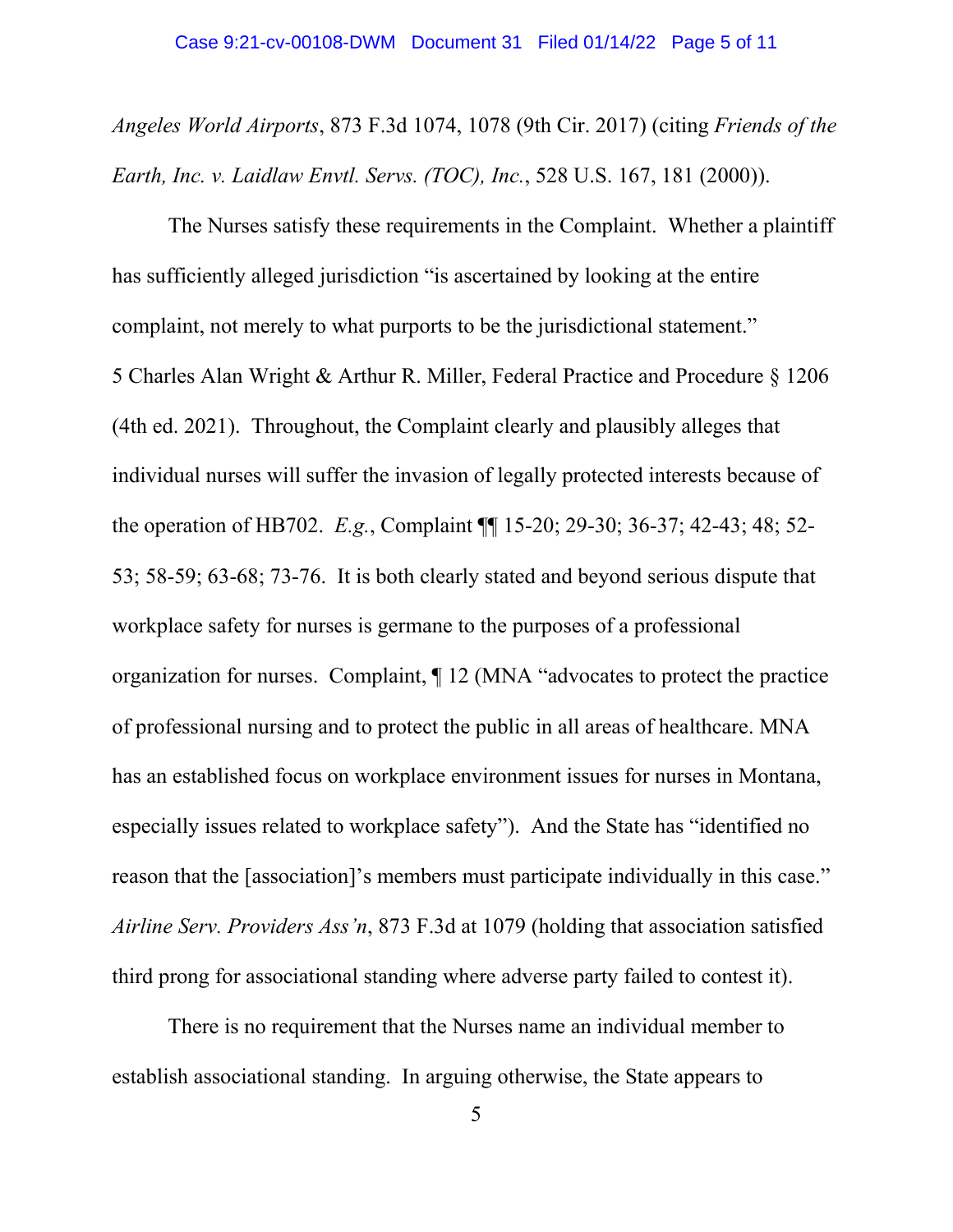misapprehend *Summers v. Earth Island Institute*, 555 U.S. 488 (2009). The Ninth

Circuit has expressly rejected the argument,

that *Summers*, an environmental case brought under the National Environmental Policy Act, stands for the proposition that an injured member of an organization must always be specifically identified in order to establish Article III standing for the organization.

The *Summers* Court refused to find standing based only on speculation that unidentified members would be injured by a proposed action of the National Forest Service . . . Where it is relatively clear, rather than merely speculative, that one or more members have been or will be adversely affected by a defendant's action, and where the defendant need not know the identity of a particular member to understand and respond to an organization's claim of injury, we see no purpose to be served by requiring an organization to identify by name the member or members injured.

*Nat'l Council of La Raza v. Cegavske*, 800 F.3d 1032, 1041 (9th Cir. 2015) (citing

*Summers*, 555 U.S. at 488-89). The Ninth Circuit has repeatedly rejected attacks

on standing under *Summers*, emphasizing the unique facts of that case in which

"the [Supreme] Court concluded that there was 'a chance, but . . . hardly a

likelihood, that [member]'s wanderings w[ould] bring him to a parcel about to be

affected by a project unlawfully subject to the regulations.'" *Cottonwood Env't L.* 

*Ctr. v. U.S. Forest Serv.*, 789 F.3d 1075, 1080 (9th Cir. 2015) (quoting *Summers*,

555 U.S. at 495).

Here, the Complaint leaves no doubt that the nurses who are MNA's members do, in fact, work in healthcare settings where HB702 operates. *E.g.*,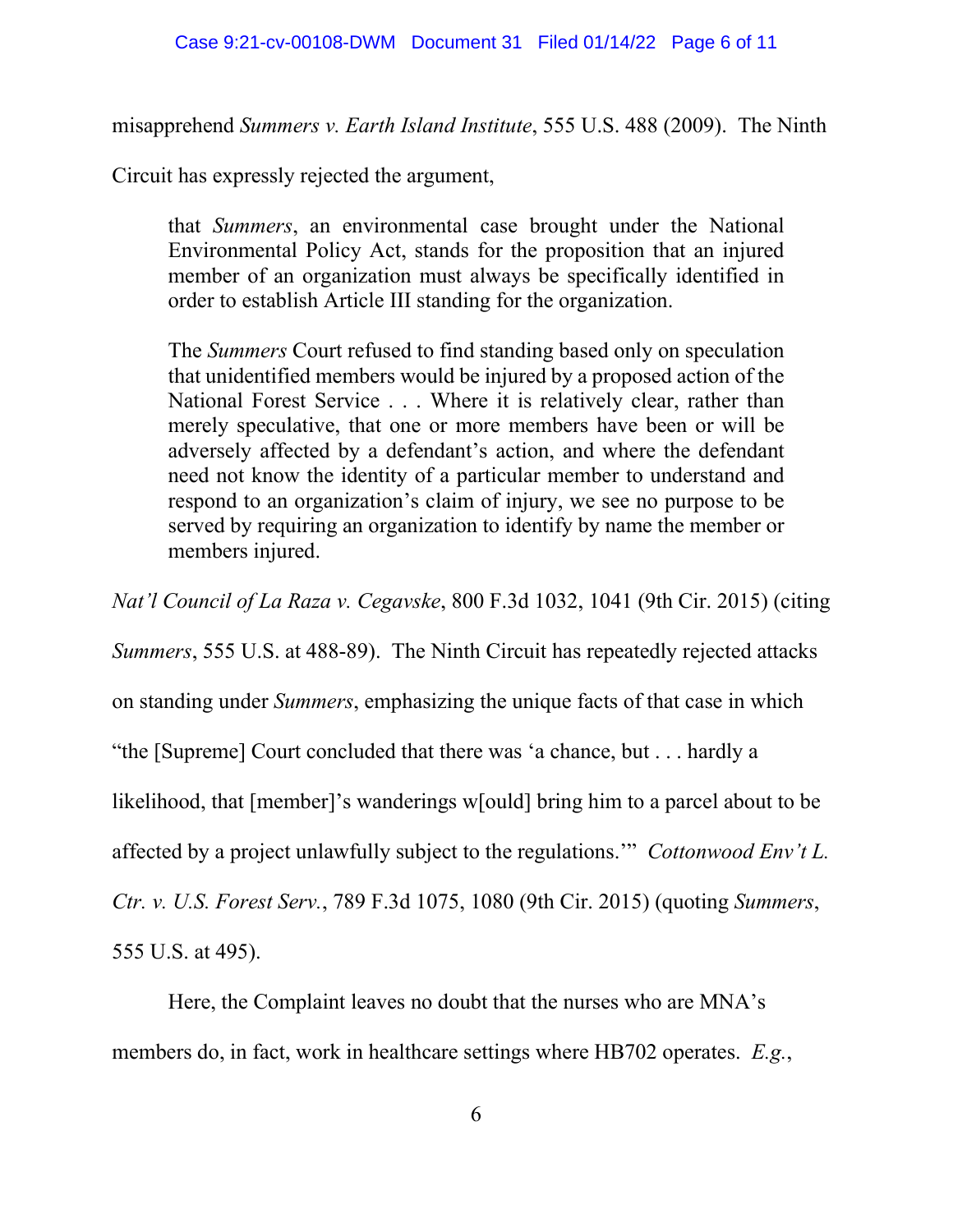Complaint ¶¶ 15-20. In the words of the *La Raza* court, 800 F.3d at 1041, "it is relatively clear, rather than merely speculative, that one or more [MNA] members have been or will be adversely affected by" HB702 on the Complaint's allegations. *E.g.*, Complaint ¶¶ 15-20; 29-30; 36-37; 42-43; 48; 52-53; 58-59; 63-68; 73-76. Thus, "the defendant need not know the identity of a particular member to understand and respond to [MNA]'s claim of injury." *La Raza*, 800 F.3d at 1041*.* It is unclear how naming an affected MNA member nurse would change the State's understanding of the claims at issue in this litigation.

Finally, though the State proceeds on a misapprehension of *Summers*, should the Court determine that MNA must name an individual member, MNA should be permitted leave to amend so that it may name an individual member. *See id.* (holding it was further error for district court to dismiss complaint without granting leave to amend).

### **III. The Nurses' allegations are sufficient.**

The remainder of the State's arguments attack the Complaint's writing. Though the State fashions its contentions as coming under Rule 12(b)(1), they appear equally to invoke Rule 12(b)(6) and Rule 8. None of the arguments require dismissal at the pleading stage.

*First*, the State threads its motion with arguments that the Nurses have simply not said enough about their claims in the 23-page complaint. For example,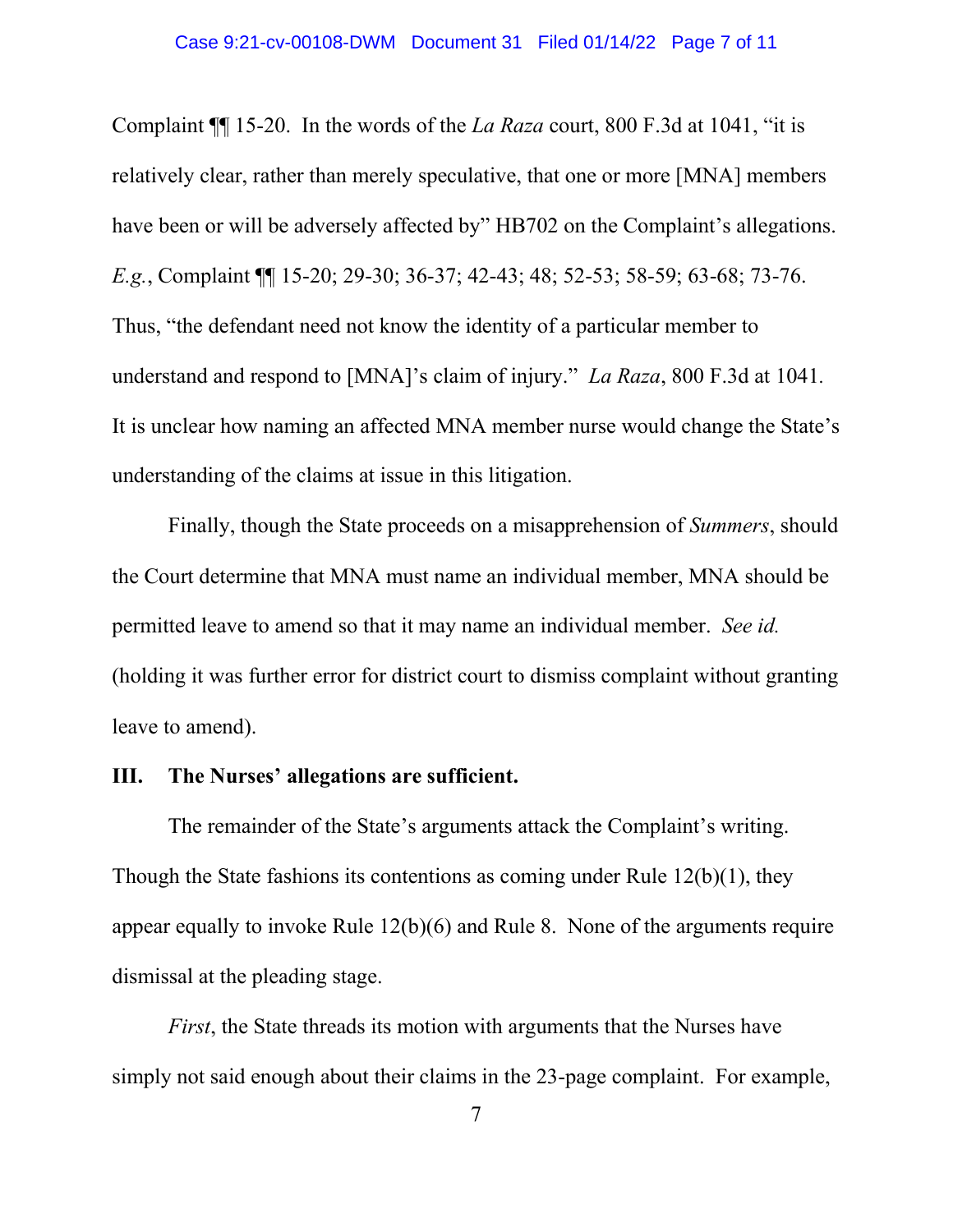the State argues that "MNA's statement that its members are employed and provide direct nursing care in various medical settings is . . . insufficient." Doc 30 ("State's Brief"), at 5. Surely this statement is sufficient for the proposition it advances, and requires no more adornment or elaboration. The statewide organization that represents over 18,000 nurses both professionally and as a labor union states that its members work as nurses in healthcare settings. Complaint, ¶ 12. There is nothing implausible about that. But the State says it simply wants more and that the Complaint must be dismissed without it. This is not the law of dismissal at the pleading stage. A complaint must be more than "labels and conclusions, . . . a formulaic recitation of the elements of a cause of action," or "naked assertion[s]." *Iqbal*, 556 U.S. at 678 (citing *Twombly*, 550 U.S., at 555). But it need not be garrulous, either. The Complaint, as written, clearly satisfies the technical requirements of Rule 8 and Rule 12 as well as the interests they advance: the State is well-apprised of the character of MNA's claims. *Twombly*, 550 U.S. at 555 (Rules 8 and 12 serve to provide defendant notice of plaintiff's claims). The case should proceed.

*Second*, the State renews its argument that only employers may assert claims against HB702. MNA cannot bring claims because it only represents employees, the State says. Not so. The Complaint has not changed since the last time the State raised this argument, when it opposed intervention: MNA represents both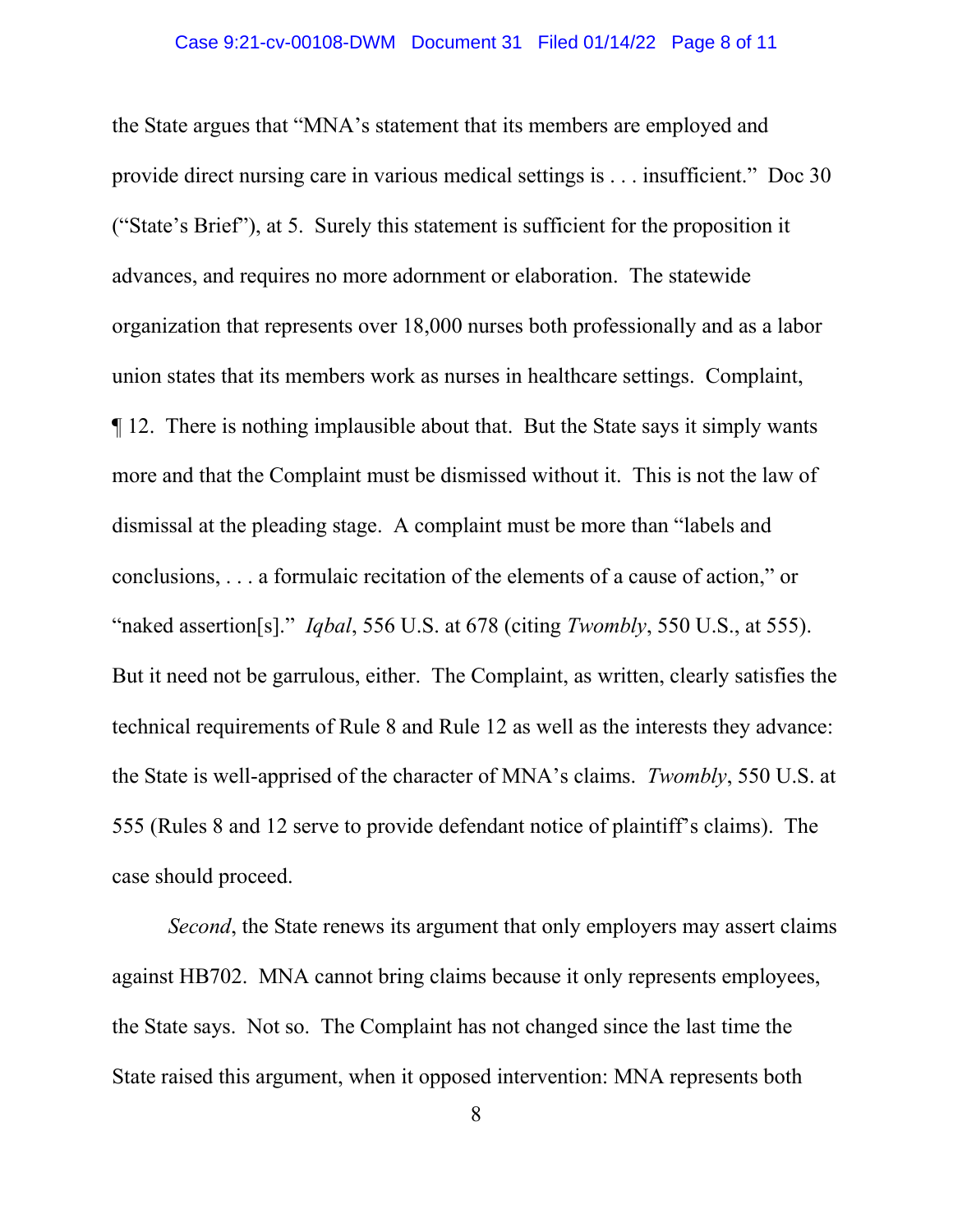employees *and* employers. Complaint, ¶ 15 ("APRNs, who have enjoyed full practice authority for over 40 years in Montana, also provide primary and specialty healthcare as independent practitioners in the healthcare settings defined above. In many instances, APRNs own or manage their own private practice to provide primary and/or specialty care."). Thus, even if the State were right that only employers may challenge HB702, the argument fails on its own terms against MNA.

*Third*, the State's other arguments largely presume the answers to the ultimate merits questions in the case. For example, the State argues that "this litigation will not alter existing health protocols at the healthcare settings employing MNA members." Doc. 30 at 8. Of course, the effects of this litigation hinge on its outcome, and MNA has alleged that the opposite will happen. In essence, the State's argument is this: because the State's interpretation of HB702 is correct and will win, the Nurses suffer no injury and therefore have no standing. The State has it all backwards. Proceedings at the pleading stage determine whether a case will proceed—not the resolution of merits issues that are the ultimate questions in the case. If disagreement with a plaintiff's pleadings alone could halt a complaint, no case would proceed. *Cf. Alliance for Wild Rockies*, 2018 WL 10731198, at \*5.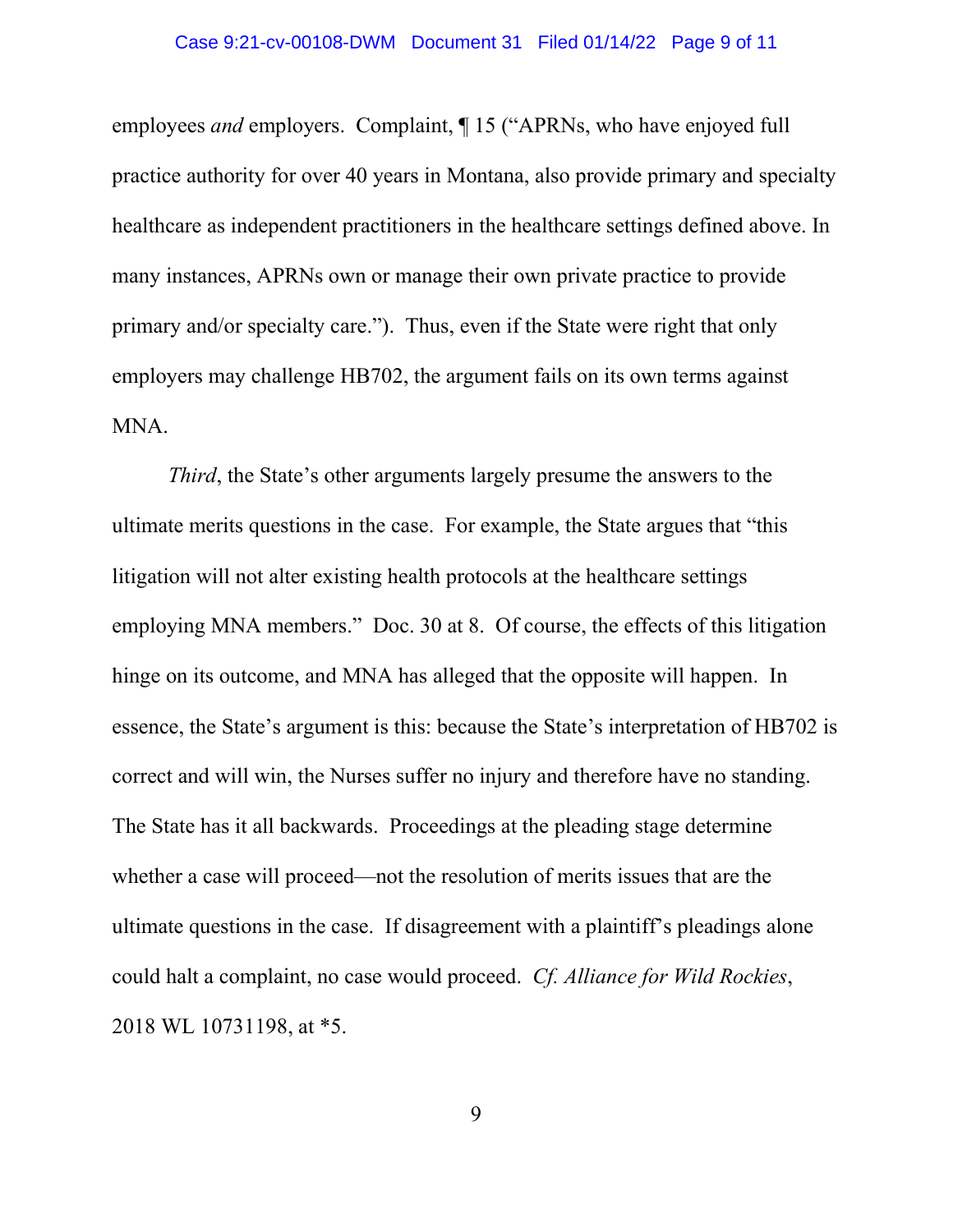Rule 12 measures the sufficiency of a complaint by its contents—not by a

defendant's subjective reaction to them. The motion should be denied.

# **CONCLUSION**

For the foregoing reasons, the Court should deny the motion to dismiss.

DATED this 14th day of January, 2022.

/s/ Raph Graybill Raph Graybill

Attorney for Plaintiff-Intervenor